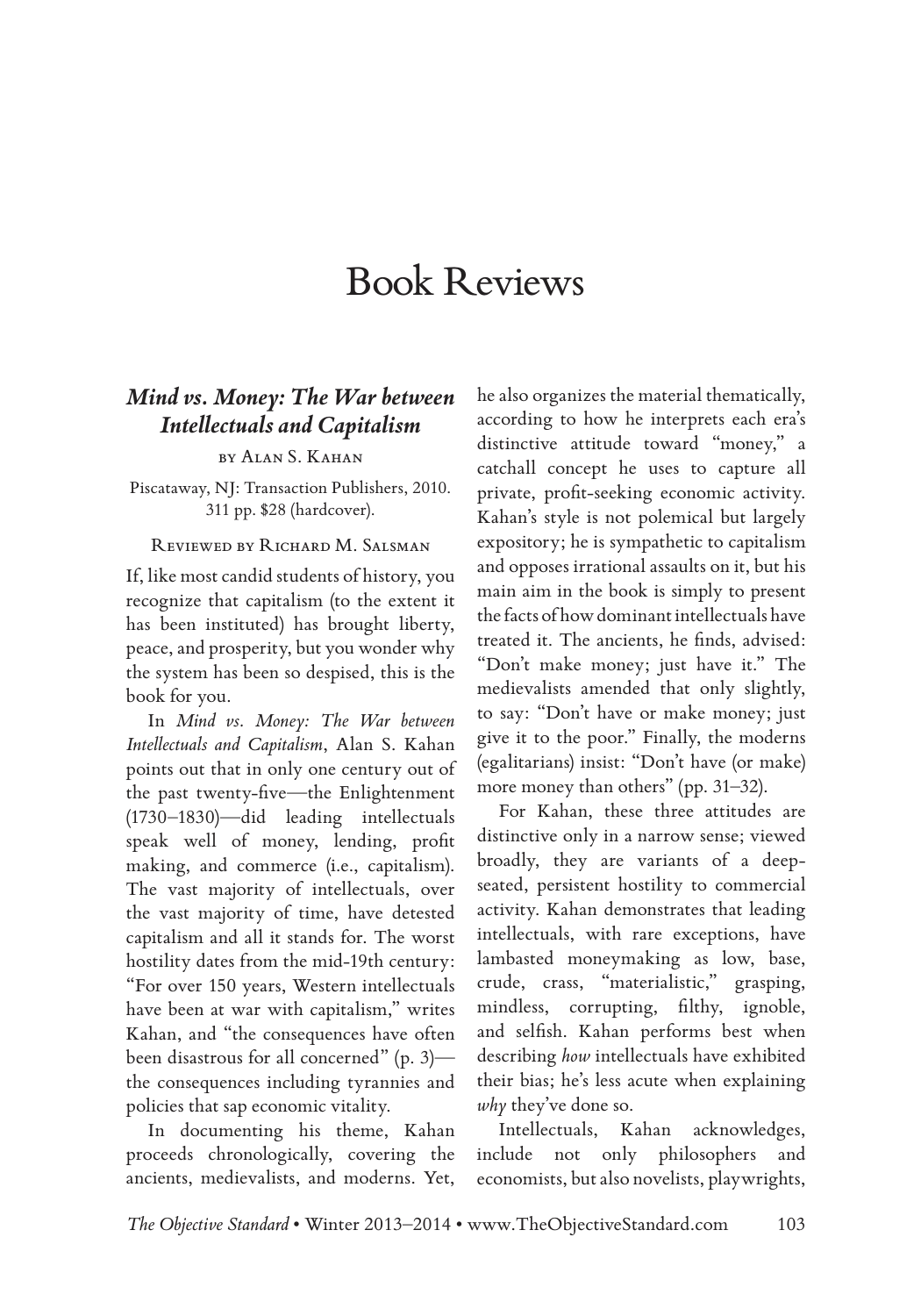poets, and artists. Regardless of the medium of expression under study, he finds that

numerous Western intellectuals have trumpeted their contempt for capitalism and capitalists. They have written novels, plays and manifestos to demonstrate the evils of the economic system in which they live. Dislike and contempt for the "bourgeoisie," for the middle classes, for industry and commerce have been prominent among leading Western writers and artists. (p. 3)

The hatred for capitalism takes many forms, he says, but the ultimate target is the same: Anticapitalists might be anti-banking, antiusury, anti-Semitic, anti-Wall Street, anti-American—but always because these are manifestations or symbols of capitalism. Further, "intellectuals have expressed their rejection of capitalism through participation in many different movements, including nationalism, socialism, fascism, communism and the counterculture," as well as in "anti-globalization, environmentalist, communitarian, and New Age movements" (pp. 3–4).

According to Kahan, prejudice against capitalism has become so ingrained in intellectuals that it seems to be the very essence of what it means to be an intellectual. A pro-capitalist intellectual is dismissed as oxymoronic. "What unites the radical intellectuals of the nineteenth century, the communist and fascist sympathizers of the twentieth, and the anti-globalization protesters of the twenty-first, along with many other intellectuals, is their rejection of capitalism," Kahan writes. "The more thoroughly one is an intellectual, the more likely one is to be thoroughly opposed to capitalism" (p. 4).

Kahan also reveals modern intellectuals' efforts to clothe their bigotry and subjective hatreds of capitalism in what appears to be calm and unemotional rhetoric, deploying what he calls "careful critical discourse (CCD)" (p. 7). The idea, he says, is that "if you say something, you must be prepared to prove it by giving reasons, not by appeals to higher authority. For an intellectual, nothing can be justified simply by an appeal to authority or tradition" (pp. 7–8). Here, Kahan is insufficiently critical of the intellectuals' pretense at objectivity. Yes, intellectuals should reject and avoid appeals to authority or tradition; they should instead support their views with reasons—by carefully applying the laws of logic to the facts of reality. If they did, they would come to see capitalism as the social ideal. But they don't. Why not? What is it about CCD, or something deeper in intellectuals' basic premises, that makes most intellectuals detest capitalism? Kahan cannot quite say. He prefers to attribute their attitudes to a latent desire for "autonomy" from commerce, but this reverses causality. In truth, they wish to be free of commerce because they think it is despicable.

Although ancient Greece and Rome were vibrant centers of trade and finance, many of their top thinkers were suspicious of commerce and lending, Kahan shows. Plato, Aristotle, Cicero, and others were by no means favorable to economic activity. Plato's ideal is to ban private property ownership among elites. Aristotle declares money to be "barren" (unproductive) and insists that to make money from money itself (lending) is parasitical. True excellence, he holds, is the life of the mind, of contemplation and teaching, which requires wealth, but wealth created by others (slaves) unfit to be thinkers. Aristotle, Kahan explains, also deems unnatural any work aimed at an accumulation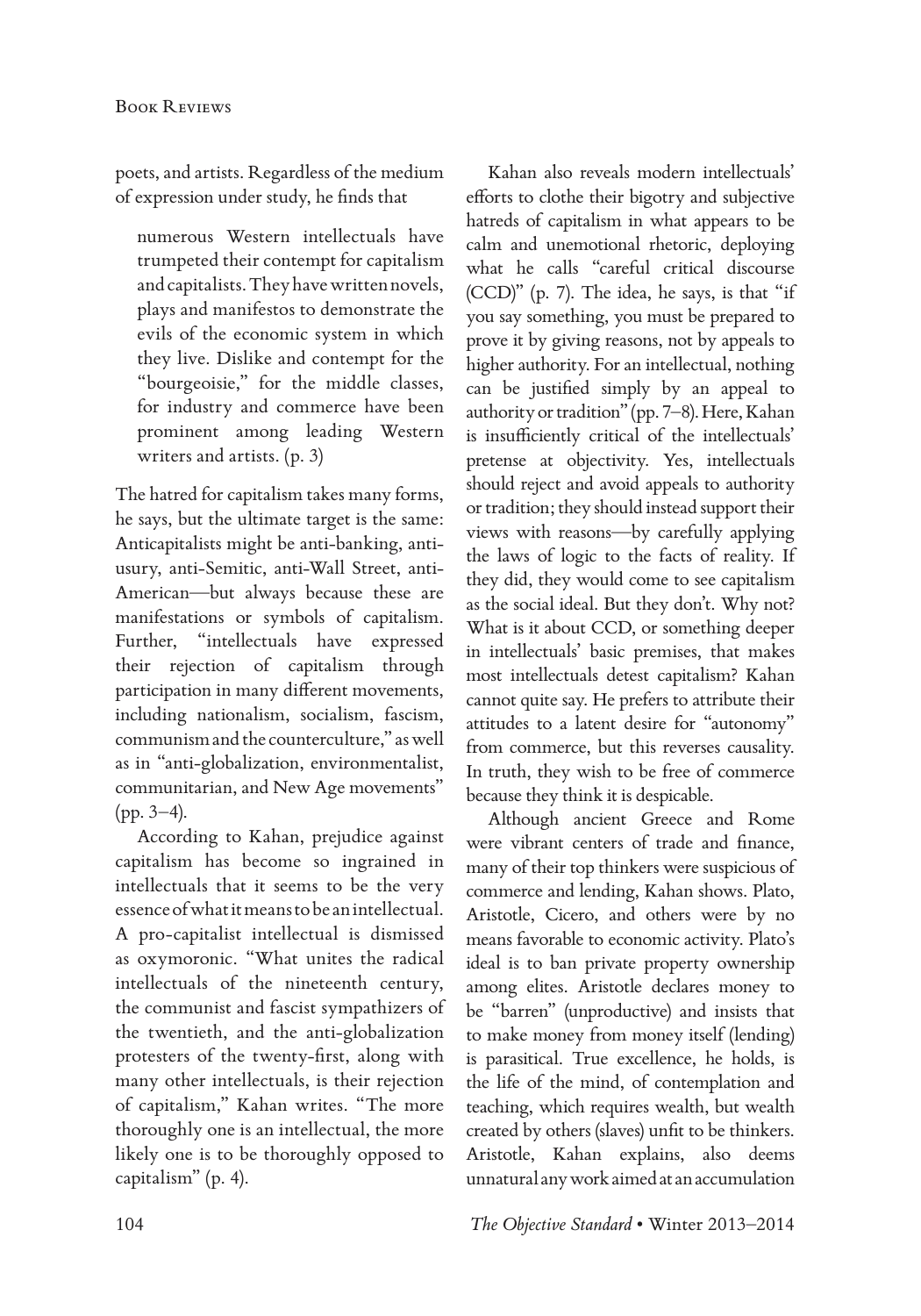of nonperishable (monetary) wealth (p. 36). Such "chrematistic" activity is wrong because it permits the individual to live apart from community, whereas only in community can the individual find true fulfillment. As Kahan puts it, most ancient intellectuals believed in this adage: "don't make money, just have it." One needs some wealth to be an intellectual, but the worthy, moral citizen does not waste his time working or sullying himself in the marketplace.

For "most Greek intellectuals" in ancient times, Kahan relates, "wanting money too much, wanting too much money, and earning money by labor, are all things that harm the community as well as the individual," and "certain ways of earning money are inherently objectionable, others merely because they take too much time and deprive one of the leisure necessary for education and politics" (p. 38). The Greeks held that "agriculture is morally better than trade and industry," a prejudice that would persist well into the late 18th century among French physiocrats and Jeffersonian democrats. Cicero's attitude was "as radical as Plato's," Kahan reveals; in Cicero's own words: "We can disregard wealth, which I do not include in the category of good things because anyone, however unworthy, can get hold of it, and that could never be true of things that are really good" (p. 39). In Kahan's summary of the ancient era, he contends that "the attitudes of Greek and Roman intellectuals contributed much to the hostility towards capitalism shown by modern Western intellectuals," for although the latter reject slavery, the inferiority of women, and claims that farmers alone do valid work, "they nevertheless condemn with equal fervor a life devoted to acquiring wealth," especially in banking, finance, or the stock market (p. 42).

According to Kahan, the medieval era was replete with anticommercial sentiment,

even amid devastatingly depressed rates of economic activity, consecutive centuries of abject poverty, and woefully brief life spans. Top medieval intellectuals believed in this adage: "Don't have or make money; give it to the poor." Scripture, which was taken seriously and imposed politically in this era, insists that "love of money is the root of evil" and "it shall be easier for a camel to pass through the eye of a needle than for a rich man to enter the kingdom of heaven." Such teachings, Kahan writes, are "emblematic of a strand of Christian thinking that sees the wealthy man as exceptionally sinful, and promises that on the day of judgment, 'many who are first shall be last and the last first,' in other words that the social order will be turned upside down" (p. 43). Such Christian doctrine anticipates the views of Karl Marx, who in the mid-19th century predicted that, hopefully, the propertyless proletariat would "expropriate the expropriators."

The New Testament, Kahan observes, requires those with possessions to sell them and give the proceeds to the poor. Wealth is not virtuous when created but only when surrendered dutifully, and then only to those in great need. To be needy is itself a ticket to an afterlife of eternal bliss. "How blessed are you who are in need," scripture intones, for it means that "the kingdom of God is yours" (p. 43). Meanwhile, those "who have great possessions" are cowed and warned: "[W]eep and wail over the miserable fate descending on you. Your riches have rotted; your fine clothes are moth-eaten; your gold and silver have rotted away, and their very rust will be evidence against you and consume your flesh like fire" (p. 43). Medievalist writers also relied on scripture to treat profit as theft, to rationalize taxation, to warrant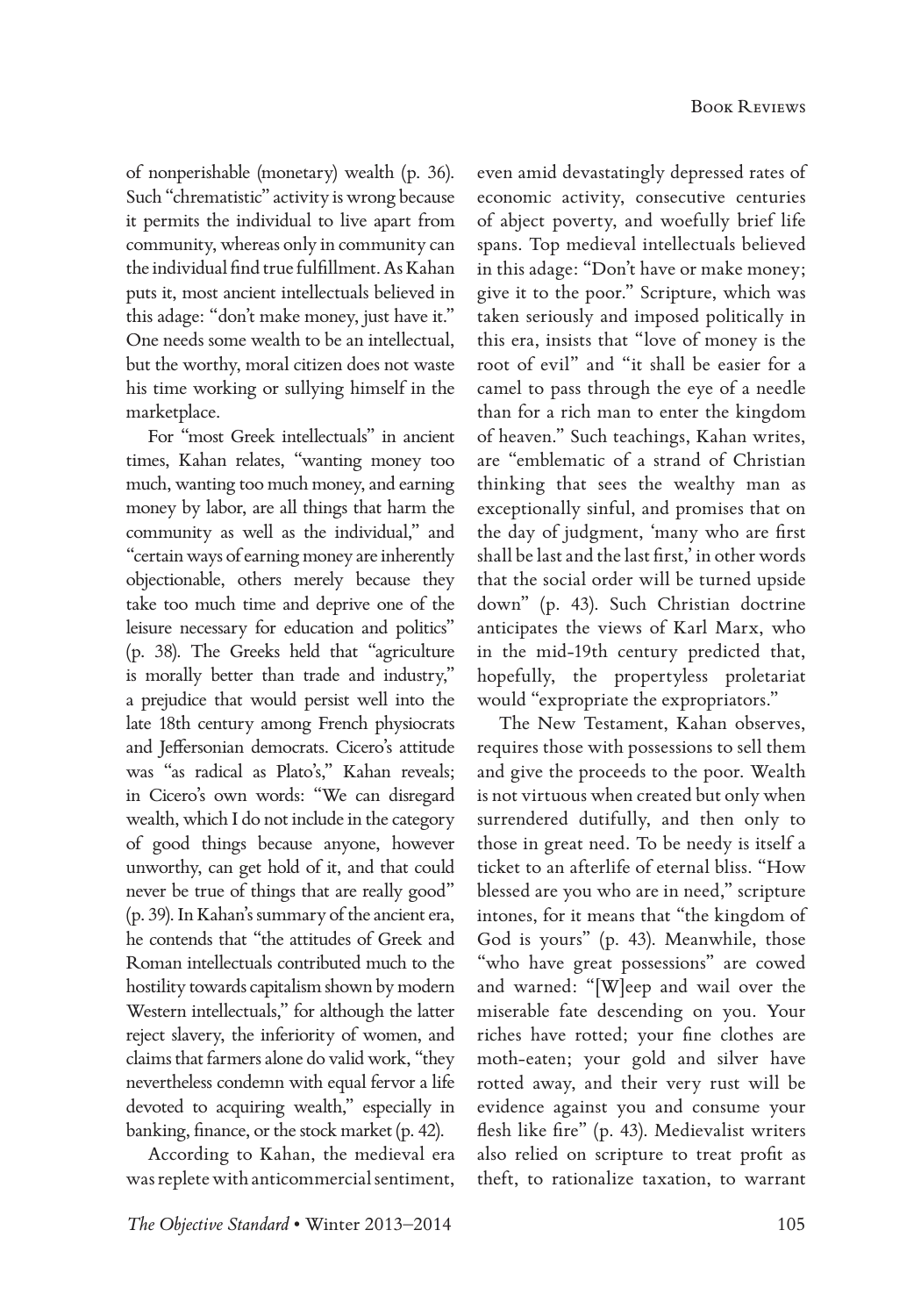laws restricting or banning usury (interest income from lending), to justify controls on prices and wages, and to impose notions such as the "just price" (which was rarely equal to the market price).

Even as late as the 13th century, Kahan finds, "intellectuals generally mistrusted the economic sphere, and merchants were not well regarded. Theologians regularly condemned them" (p. 46). Saint Thomas Aquinas, who tried vainly to synthesize Christianity and Aristotle, "saw wealth positively" but only if "used as an instrument for attainting the right goals," meaning charitable goals (p. 47). "Aquinas was certainly no proponent of a life devoted to commerce," and at his best, only subtly reclassified certain economic acts, which Aristotle had said were wrong, as morally neutral. As for the Reformation, Kahan rejects the traditional view (initiated by Max Weber a century ago) that modern capitalism received an indispensable moral boost from the Protestant ethic; at most, says Kahan, the Protestant Reformation merely converted work and material success into "religious duties and a sign of divine favor." At root, "the Protestant critique of capitalism is not a criticism of producing wealth," Kahan says, but a view that "capitalist society does not devote enough of its profits to charity." Indeed, "in the Calvinist view the successful businessman is a 'steward of the gifts of God, whose duty is to increase his capital and utilize it for the good of society'" (p. 49). Such views animated the "social gospel" movement of the early 20th century and convinced capitalists such as Andrew Carnegie, John D. Rockefeller, and Andrew Mellon to bequeath most of their estates to the public.

Kahan accurately portrays the late Renaissance (16th and 17th centuries) and

brief Enlightenment era (1730–1830) as dominated by substantially pro-capitalist intellectuals, even while he unfortunately omits the ideas of America's Founding Fathers. Kahan devotes an entire chapter (one-tenth of the book) to the exceptional phenomenon of intellectual support of commerce and capitalism ("The Unexpected Honeymoon of Mind and Money"). He accurately presents the views of procapitalists such as Adam Smith, David Hume, Benjamin Constant, and Baron Montesquieu. "Commerce was sometimes justified on amoral, pragmatic grounds that ignored or even embraced its immorality," but this was "the least common means of justifying commerce." "Much more often commerce was found, despite appearances, to promote morality," while "the political and social benefits of capitalism were emphasized" (pp. 67–68). Kahan is careful not to claim that such thinkers advocate ethical egoism per se or even pure, laissezfaire capitalism. Certainly they are not hostile to self-interest, the commercial spirit, or profit seeking—traits they regard as ingrained in human nature. This chapter would have been strengthened had Kahan included some influential American thinkers, especially those most consistently pro-commerce, pro-manufacturing, and pro-finance (e.g., Alexander Hamilton and the Federalists), and, if only as a foil, the virulently anticapitalist writings of Jean-Jacques Rousseau.

Kahan's treatment of philosopher Immanuel Kant (1724–1804), a transitional figure between the 18th-century Enlightenment and 19thcentury counter-Enlightenment, is significant. Most of today's intellectuals, he says, prefer to couch their arguments in secular, not faithbased terms, even though most intellectuals are personally religious. Few wish to be seen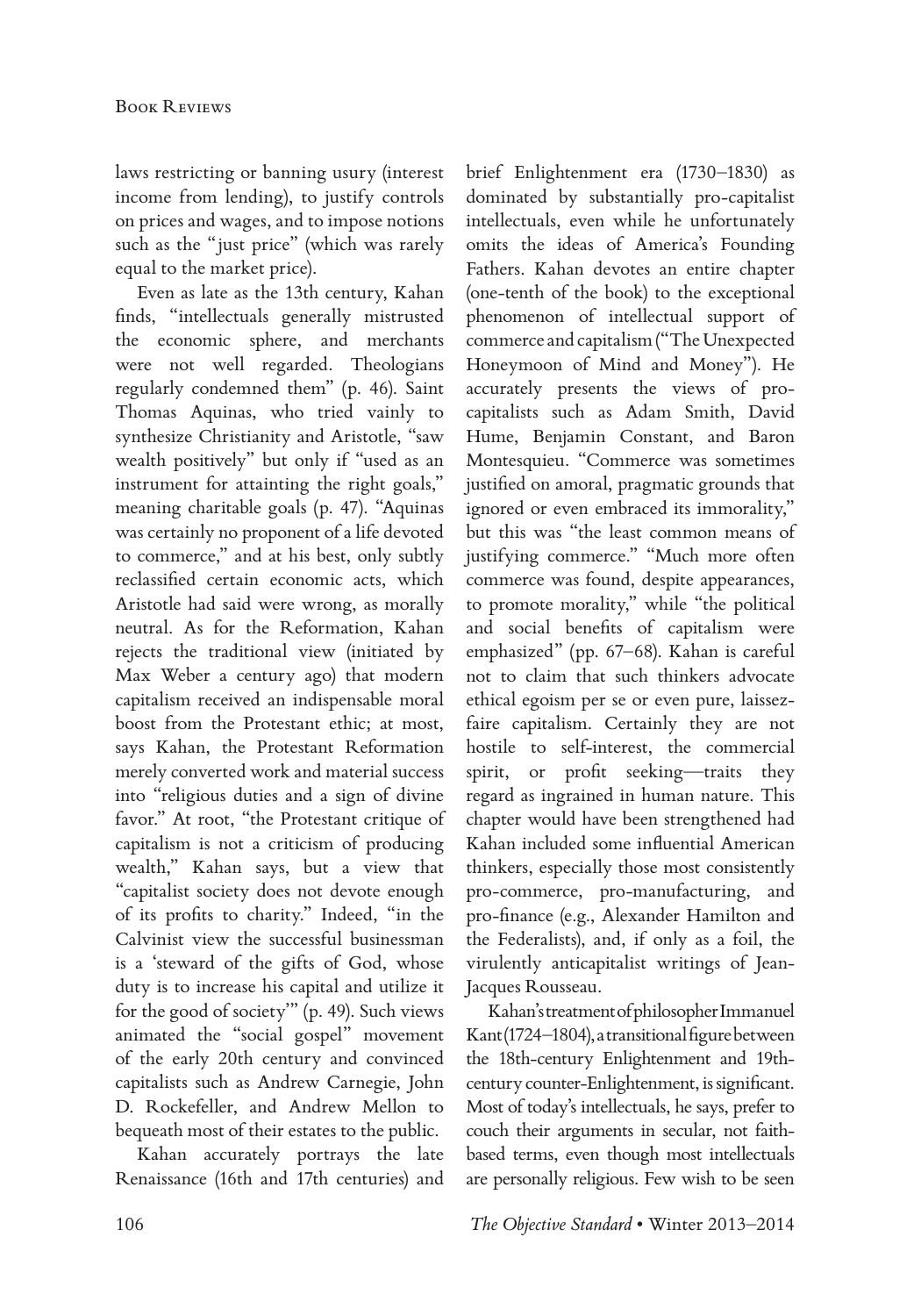as Protestant, Lutheran, or Calvinist, but a root premise remains, according to Kahan. "The Protestant critique of capitalism rejects capitalism because it is not based on good intentions," defined as non-egoistic, preferably self-sacrificial intentions (p. 50), and intent was central to Kant's anti-egoist, duty-based ethics.

Dispensing with overt appeals to religion, modern intellectuals instead rely heavily on Kant, Kahan argues:

Many modern intellectuals far removed, or so they think, from Calvinism, take this point of view. It is easier for modern intellectuals to adopt this attitude because Immanuel Kant secularized the Protestant idea of salvation by faith alone. . . . At the end of the 18th century Kant replaced "faith" with "good intentions" . . . [and] argued that the only thing that is absolutely morally good is a good intention. (p. 51)

Crucially, for Kant, the only good intention is a selfless one. "This vision of morality has far-reaching implications for how one evaluates capitalism," Kahan contends. "From the Protestant/Kantian point of view there is no moral benefit to be derived from self-interest," and

the Kantian morality . . . will find little to praise in a capitalist society with selfish motives. If businessmen don't have good intentions, they are not morally good, regardless of how much they produce. This is true even if commercial practice leads to apparently good behavior, e.g., honesty and fair dealing. (p. 51)

Thus, Kant was not, as is so often claimed, the *last* of the pro-reason, pro-egoism, procapitalist philosophers, but the *first* of those who opposed all three.

In the wake of Kant, Kahan shows, the modern intellectuals of the past 150 years ever more-intensely opposed self-interest, commerce, and capitalism, demanding instead a pure equality of results. The moderns embrace the adage, "Don't have (or make) more money than others." Although the ancients and medievalists had been suspicious and frequently hostile toward money and capitalism, and even decried wealth inequality, they did not explicitly advocate egalitarianism, with perfectly equal economic results imposed politically. Oddly, Kahan neglects to discuss John Rawls, the late Harvard political philosopher whose writings in the 1970s were so influential in pushing the case for egalitarianism. Another material omission is the lack of any discussion of Islam, not only of its wholesale assault on capitalism, but also on advanced Western civilization as such. Islamic "intellectuals" may be too few in number to analyze, but surely the widely followed Quran deserves some Western exposure. It is also perplexing that Kahan sees the main anticapitalists of the 21st century as the anti-trade, antiglobalists who oppose free trade and the IMF. These are mostly anarchists, and seem innocuous relative to Islam.

Some critics on the right complain that Kahan fails to include the likes of Joseph Schumpeter, Ludwig Von Mises, Ayn Rand, Robert Nozick, or Milton Friedman, who were pro-capitalist intellectuals and who advanced plausible explanations about why most intellectuals detest capitalism. It is said his account paints too dark a picture; capitalism has some friends, too. But Kahan's selectivity seems defensible. His focus, named in the book's subtitle, is on the warriors against capitalism, not its allies. Besides, it is indisputable that the warriors have been in the majority and dominant.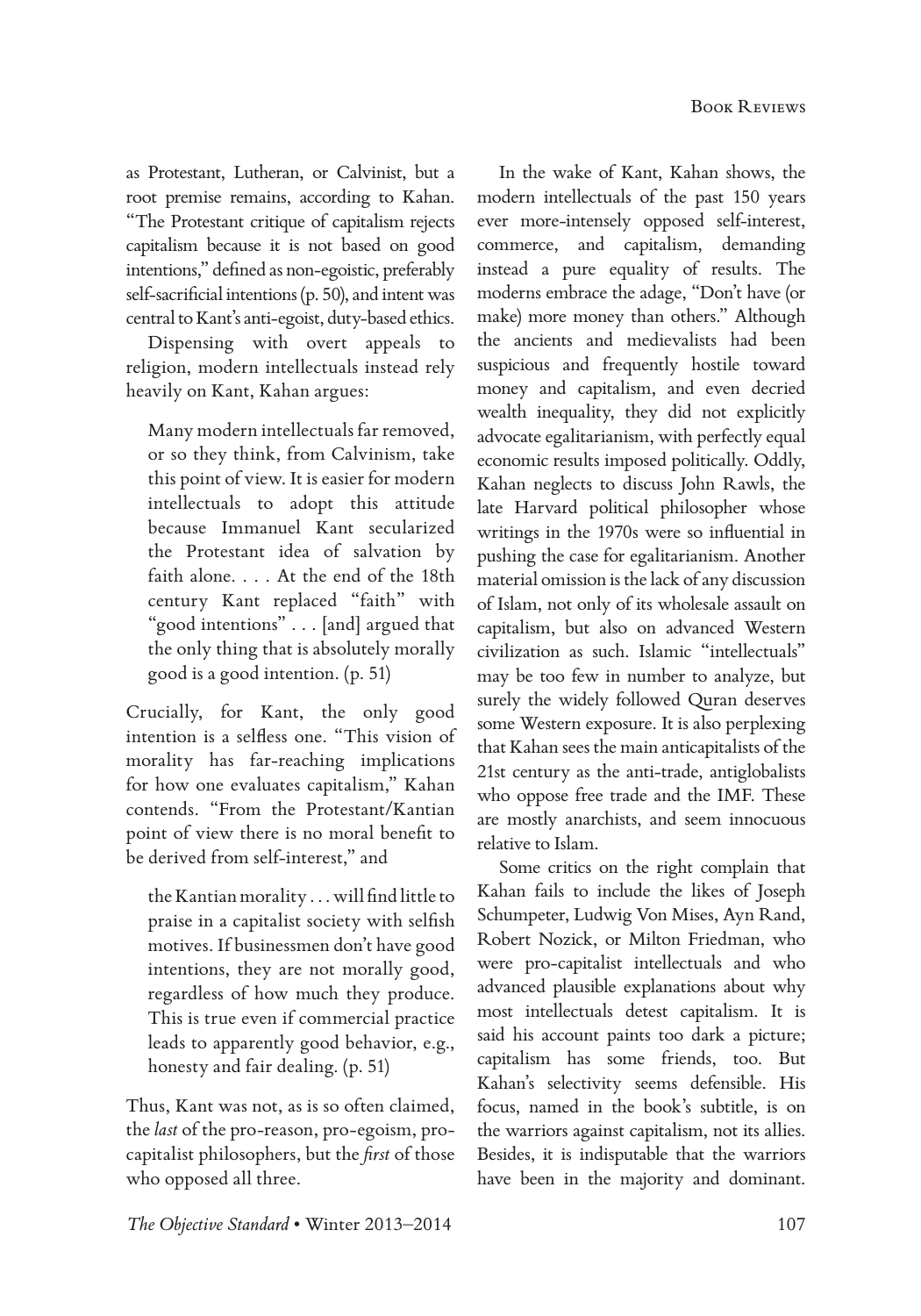Some wonder how any degree of capitalism can have survived, if the warriors really so dominated; but Kahan does not neglect the all-important Enlightenment, or its power to provide capitalism with an essential foundation and thus a certain resilience. A weightier objection can be made to Kahan's "war" metaphor, in which he suggests a sort of evenly matched fight based on conflicting premises. Instead, we've seen a rather lopsided fight, with intellectuals railing against money and business, while businessmen apologize about their success and profits and provide massive funding to anticapitalist universities, foundations, and media organizations.

The book, however, contains flaws of much greater significance. The worst is that Kahan repeatedly conflates morality and altruism (as do most anticapitalist intellectuals). "Capitalism does not have a moral purpose," he writes (p. 282), and "moral culture can supplement, not replace self interest" (p. 288). In some passages he denies that even *enlightened* (rational) selfinterest can be a valid moral code, or part of a "moral culture" (pp. 275, 281). Kahan (like most intellectuals) regards capitalism as either amoral or immoral because it is *not* based on altruism, today's widely accepted code. Self-sacrifice is considered noble and good; self-interest, ignoble and bad. And, when altruism is *equated* with morality, egoism becomes logically ineligible. The half-truth in this is that capitalism, indeed, is not based on altruism but on egoism. The missing half is that egoism is, in fact, an alternative (and valid) moral code.

Kahan sincerely seeks a reconciliation between intellectuals and capitalism, but he doesn't know how it can be done, because he cannot possibly hope to tell intellectuals to defend egoism. "Intellectuals will never devote themselves to simply justifying

capitalists' profits," he writes. "Some mutual dissatisfaction is inevitable and salutary" (p. 291). "The struggle between mind and money is inevitable" (p. 272), he insists, not fully realizing that it only seems so because intellectuals stubbornly insist on lambasting self-interest. Intellectuals should be friendlier to capitalism, he says, because it brings the life of abundance and leisure that intellectuals require; but he somehow does not realize that intellectuals who are hostile to capitalism get capitalist funds despite their hostility. Kahan can only ask for a "truce," which means not a mutually productive partnership, but a suspension of (one-way) hostilities.

Kahan does not advise intellectuals to defend capitalism, because he believes (rightly) that they cannot bring themselves to defend what *they view* (wrongly) as the "evil" of its moral code, egoism. But Kahan defends a middle ground, between an outright rejection and a blind endorsement of capitalism, and asks intellectuals if they are to oppose capitalism, they should do so quietly, reservedly, respectfully, playing the role of the "loyal opposition" (p. 272). He does not allow for a third possibility—a rational endorsement of capitalism and egoism—and, naively, he hopes anticapitalists might pledge their loyalty to a system they despise.

Kahan's advice:

Marx must be turned upside down. He got it backwards when he said that "up to now philosophers have only interpreted the world; the point is to change it." The proper role of intellectuals in a democratic society is not to revolutionize the world, but to interpret it. Their political role is to provide capitalism with a better moral culture. This is a spiritual and social vocation not to be despised. It is one that has the potential to change the